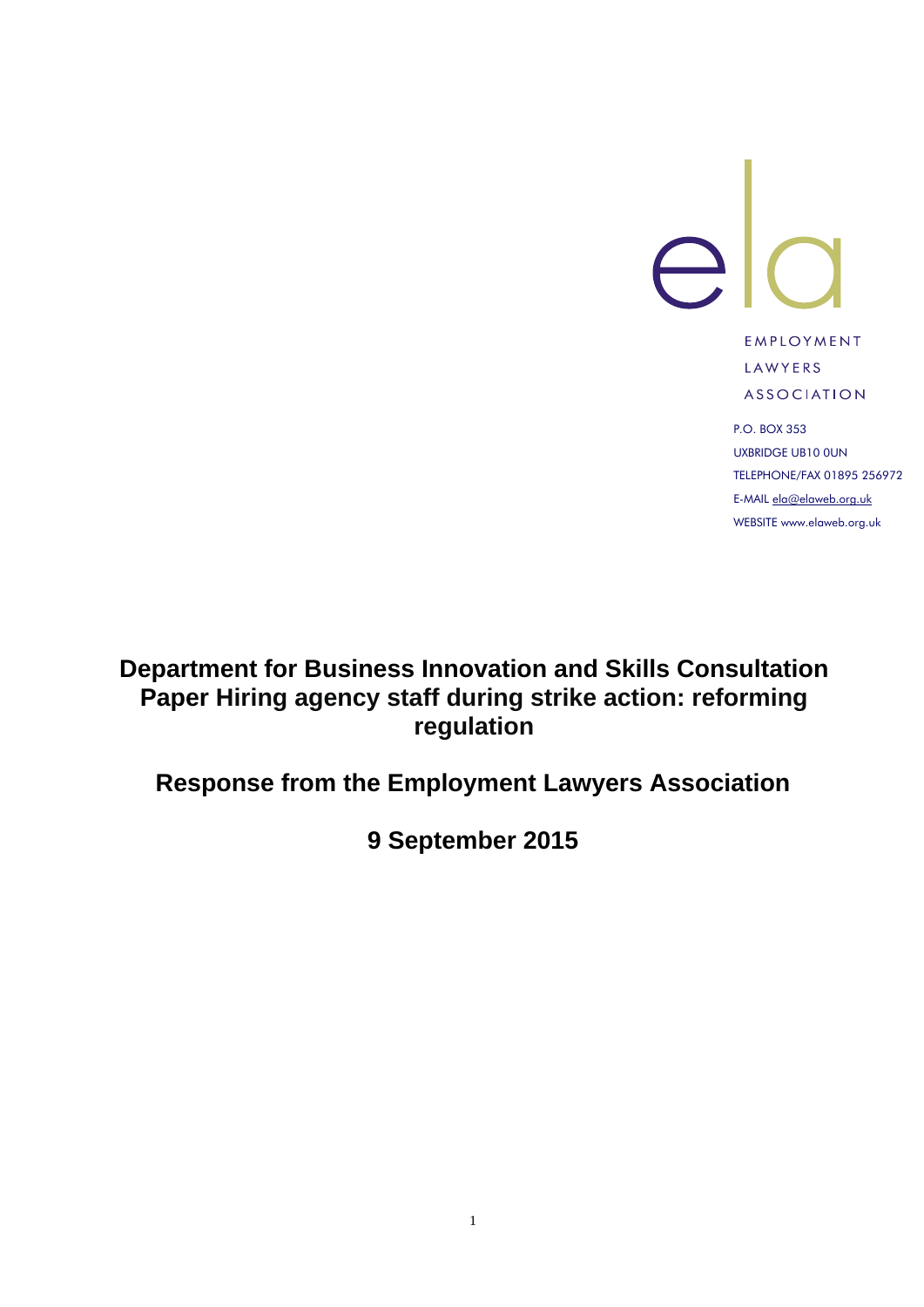### **Employment Lawyers Association Response**

## **Department for Business Innovation and Skills Consultation Paper**

### **Hiring agency staff during strike action: reforming regulation**

#### **Introduction**

The Employment Lawyers Association ("ELA") is a non-political group of specialists in the field of employment law and includes those who represent Claimants and Respondents/Defendants in the Courts and Employment Tribunals. It is therefore not ELA's role to comment on the political merits or otherwise of proposed legislation, rather to make observations from a legal standpoint. The ELA's Legislative and Policy Committee is made up of both Barristers and Solicitors who meet regularly for a number of purposes, including to consider and respond to proposed new legislation.

A sub-committee, chaired by Robert Davies was set up by the Legislative and Policy Committee of ELA to consider and comment on the consultation document on ballot thresholds in important public services. Its report is set out below. Members of the sub-committee are listed at the end of this paper.

#### **Question 1)**

a) i) How do you think the removal of Regulation 7 would affect employment businesses?

| Positively | No impact | Negatively |
|------------|-----------|------------|
| v          |           |            |

ii) Please explain briefly what you think the impact will be on employment businesses? (max 500 characters)

The majority of the working group considered that on balance it would be a positive development were employment businesses to have the option to determine whether to seek additional business (whether in some or all of the sectors most significantly affected by industrial action or otherwise) and as such the positive effects would be:

- A potential source of additional business may increase revenues generally
- For newly negotiated arrangements agencies may be able to secure margins in excess of their standard arrangements
- Agencies prepared to supply temporary work-seekers may cement positive relations with the senior management of the hirer clients which may broaden the range of services they supply to particular clients

The working group agreed with the observations generally at paragraph 63 of the Impact Assessment (page 27, second bullet) that in practice it is difficult to predict accurately how the skill-sets required for particular sectors/roles might be matched by temporary labour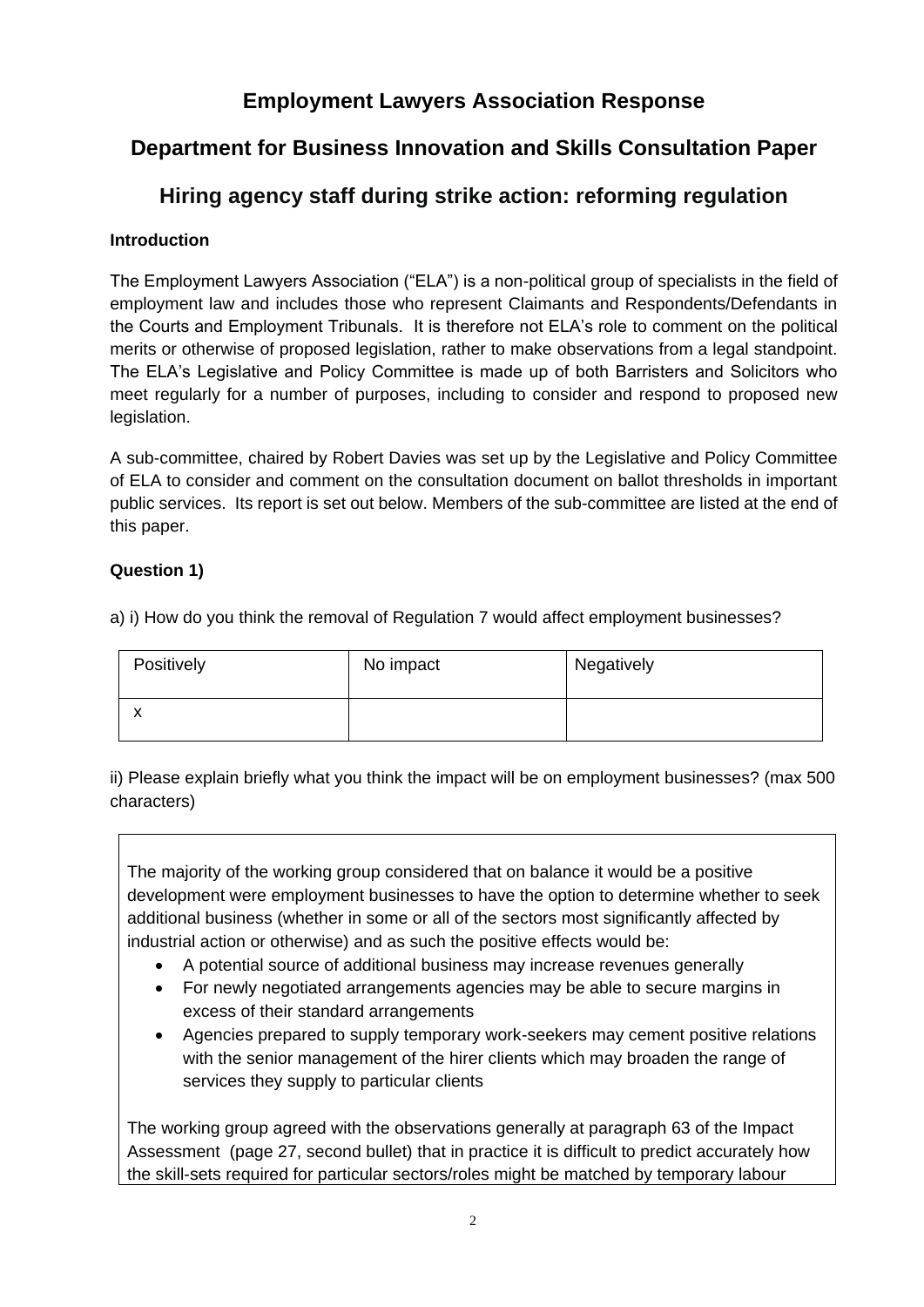generally whether nationally or locally which would be expected to influence the feasibility of the supply of work-seekers more generally.

It may be necessary for employment businesses to revisit the terms of existing contracts which may be silent on whether they are obliged to supply personnel during periods of industrial action by virtue of Regulation 7. In other words, employment businesses which would ordinarily/universally choose not to supply personnel in such new circumstances (following the removal of Regulation 7) may need to determine if they are able under the terms of their contract elect not to supply personnel without being placed in breach. It was felt that an appropriate lead-in time to permit such assessment/re-negotiation (if necessary) would be helpful.

The minority opinion, forcefully expressed, within the working group identified two potential consequences which may negatively affect employment businesses:

- Being drawn into industrial disputes to which otherwise they would have no involvement
- Souring/prejudicing their own industrial relations

It was noted that R188 - Private Employment Agencies Recommendation, 1997 (No. 188) in respect of ILO Convention 181 provides that "private employment agencies should not make workers available to a user enterprise to replace workers of that enterprise who are on strike" (Provision 6), implying a wider international view to the effect that it would be "unethical" to permit such conduct. (The UK has not ratified and is not bound by ILO Convention 181.)

b) i) How do you think the removal of *Regulation 7* would affect **work-seekers**?

| Positively | No impact | Negatively |
|------------|-----------|------------|
| ́          |           |            |

ii) Please explain briefly what you think the impact will be on work-seekers? (max 500 characters)

The majority of the working group considered that on balance it had the potential to be a positive development for work-seekers primarily because some work-seekers might secure additional opportunities for temporary work that may otherwise not arise because of the reluctance on the part of hirers to engage personnel directly alluded to in the Consultation Paper (page 14, paragraph 14, Impact Assessment); and that their preparedness to do so may cement relationships with the hirer and the employment business to improve their prospect of securing improved engagements .

This was subject to the proviso that work-seekers should not be compelled, directly or indirectly, to accept such an engagement – whether by facing the risk of being subjected to a detriment over future allocation of engagements by a hirer or the employment business; or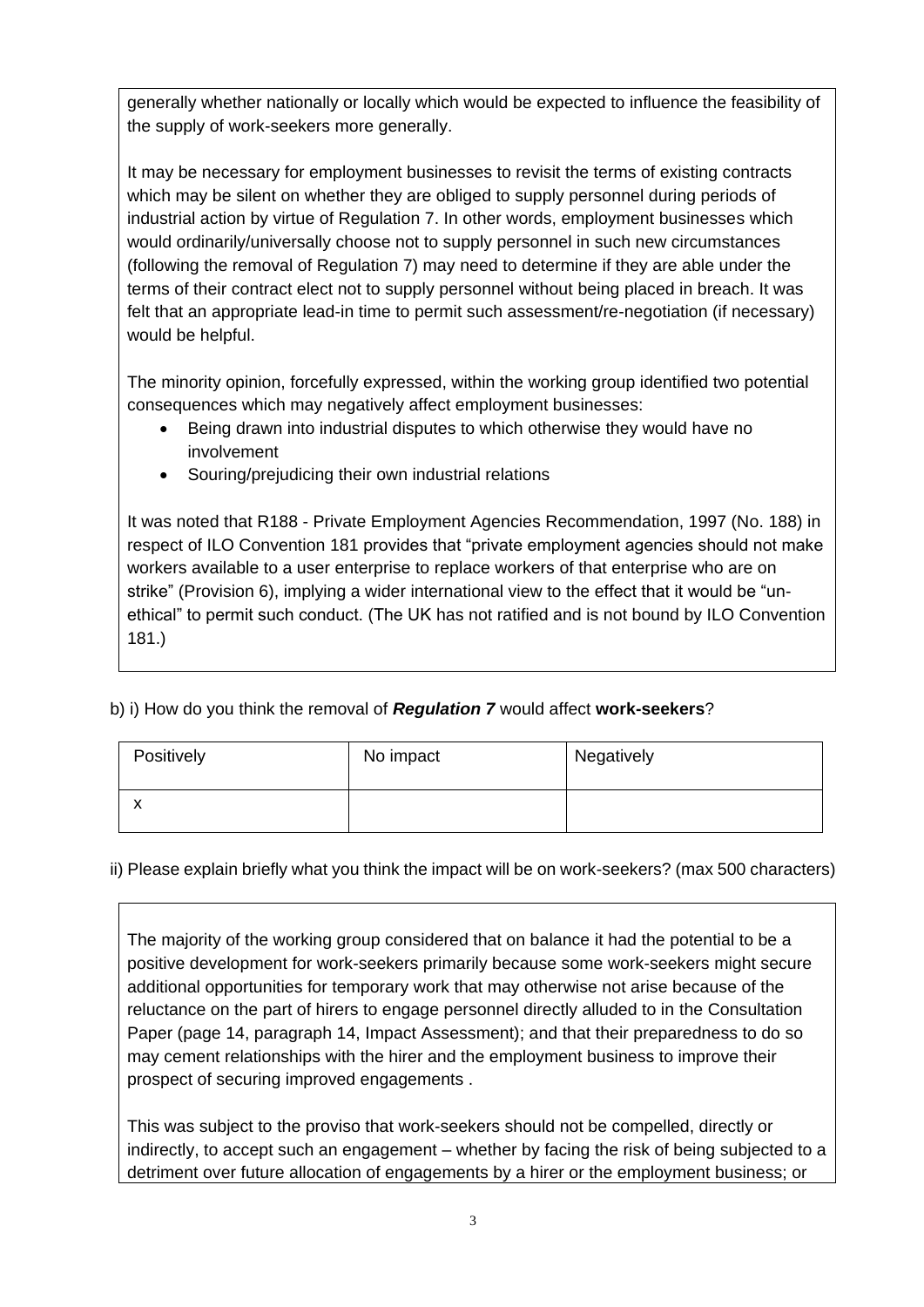through social security benefits being placed at risk in respect of any period in which a workseeker refused to accept such an engagement. This was identified as a particularly acute

potential issue were a work-seeker to be a member of the same union as that/one of those engaged in the relevant industrial action.

We note that an element of paragraph 15 of the Impact Assessment (page 12) seems unclear as a rationale for intervention. It suggests that work-seekers who may be supplied by an employment business were placed at a disadvantage in comparison with other work seekers who may lawfully be recruited temporarily directly by a hirer. This appears to imply that all individuals registered with an employment business might only seek engagements exclusively via the employment business, which appears an incorrect assumption.

#### c) i) How do you think the removal of *Regulation 7* would affect hirers?

| Positively | No impact | Negatively |
|------------|-----------|------------|
| ́          |           |            |

#### ii) Please explain briefly what you think the impact will be on **hirers**? *(max 500 characters)*

The majority of the working group considered that on balance it would be a positive development for hirers to have the option available. However, the working group unanimously considered that hirers would need to consider carefully the advisability and feasibility of using the option.

Please refer to the response to1a) (ii) above and Question 2 below as regards the scope for its utilisation in practice. It was also considered that some hirers may conclude that utilising the option might adversely affect their broader reputation to an extent that the option may be discounted in many scenarios.

It was considered that the Impact Assessment had under-estimated the potential transition costs at paragraphs 31-36 as they did not factor in the need for a broader feasibility assessment of whether entering into negotiations with employment businesses to address the scope for supply were Regulation 7 to be removed.

A minority opinion in the working group suggested that the preparedness to use agency workers might of itself exacerbate tensions between hirer and the relevant trade union/those employees taking industrial action creating two principal risks:

- Prolonging an underlying dispute
- Exacerbating industrial tensions for no discernible gain because health & safety and broader skill-set concerns (see above) coupled with potentially disproportionate additional costs of supply render it a theoretical rather than a practical option.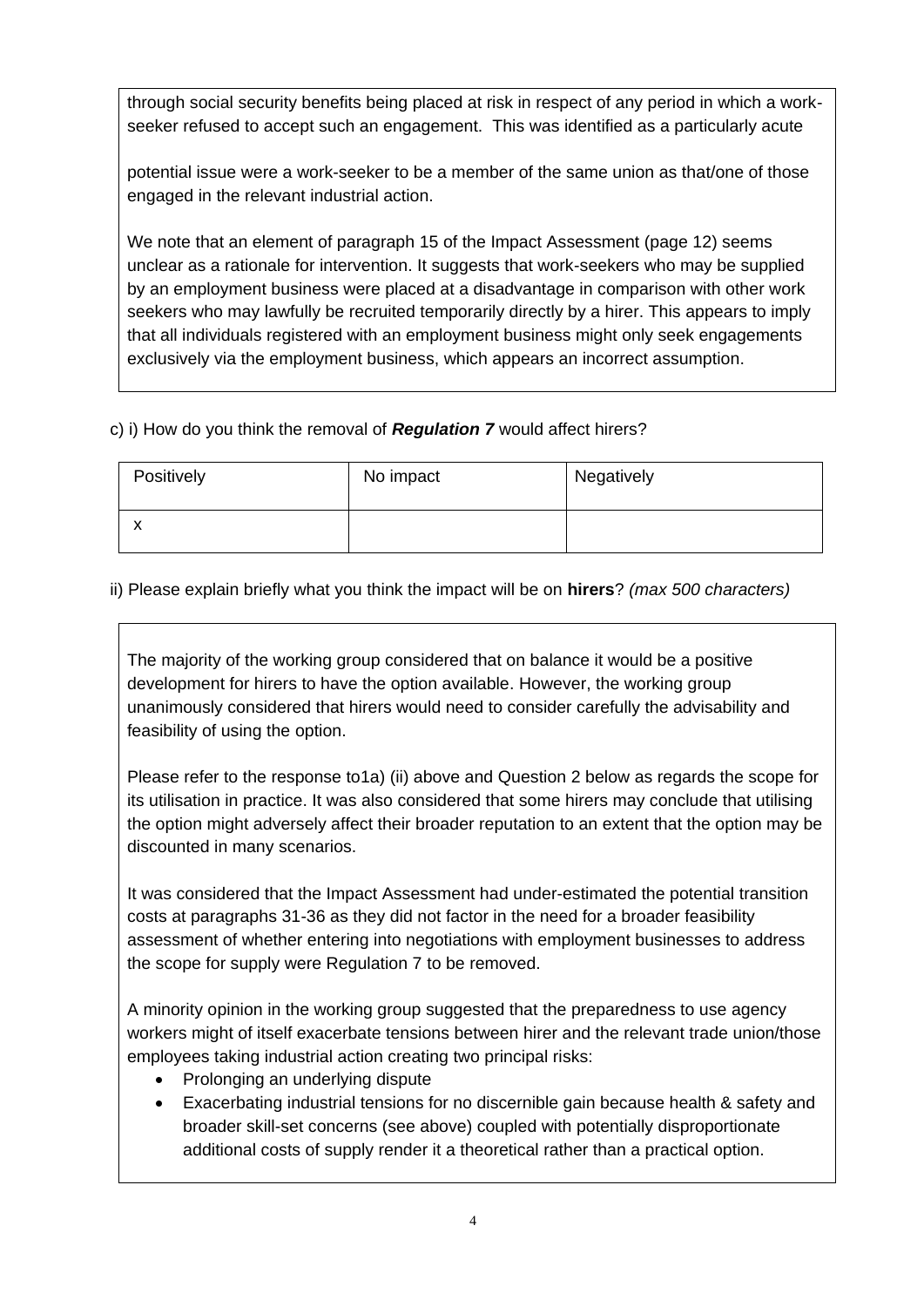d) i) How do you think the removal of Regulation 7 would affect employees taking part in industrial action?

| Positively | No impact | Negatively                            |
|------------|-----------|---------------------------------------|
|            |           | $\overline{\phantom{a}}$<br>$\lambda$ |

ii) Please explain briefly what you think the impact will be on **employees taking part in industrial action?** (max 500 characters)

The working group unanimously considered that the bargaining strength/leverage of those employees taking part in industrial action was likely to be reduced/negatively affected. However, it has been suggested by members of the working group that industrial action that fell short of strike action may be considered more frequently as an alternative strategy.

e) i) How do you think the removal of *Regulation 7* would affect the **wider economy and society**?

| Positively | No impact | Negatively |
|------------|-----------|------------|
|            |           |            |

ii) Please explain briefly what you think the impact will be on the **wider economy and society?** (max 500 characters)

Diverse opinions were expressed on this question and no single majority position was adopted. For some members of the working group the scope for the potential reduction in strike action and the associated reduction in the level of inconvenience ( as identified in the Impact Assessment, and as summarised at Paragraph 20, page 7 of the Consultation Documentation) was sufficient to describe the proposed intervention as being positive for the wider economy and society.

Others expressed concern that the impact of the proposed removal of Regulation 7 coupled with additional reforms set out in the Trade Union Bill may in fact encourage a material number of workers to take unauthorised/unlawful industrial action which may prove counterproductive to society more broadly. This was irrespective of the actual scope for utilisation of the option dependent upon geography and skill-set – see 1b) and c) (ii) above.

A minority position strongly expressed within the working group considered that the various concerns identified in the previous responses meant that the proposed removal of Regulation 7 would have a negative effect.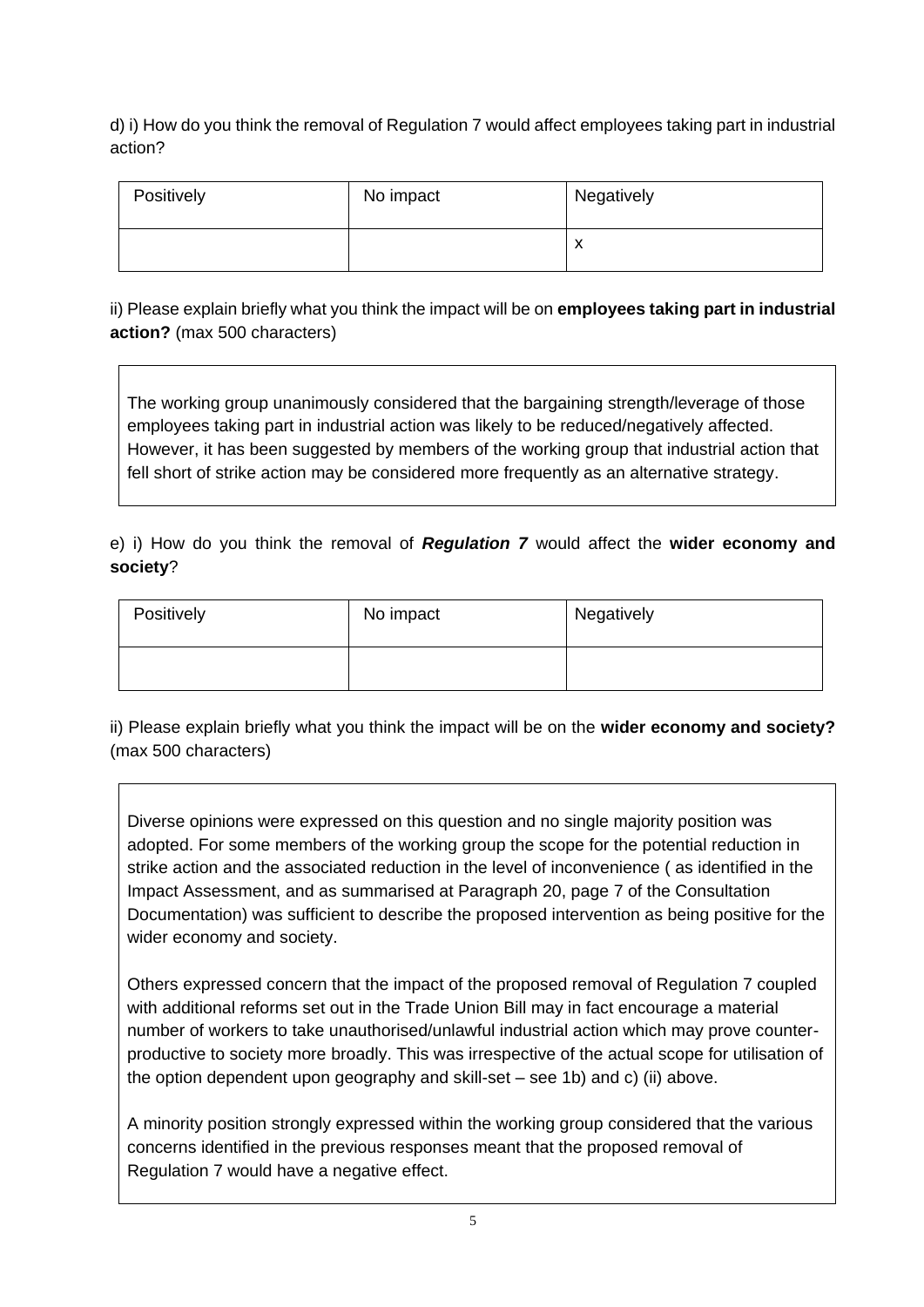#### **Question 2)**

a) The impact assessment for this consultation assumes that, between 17% and 27% of working days lost due to industrial action will potentially be covered by temporary agency workers, based on the limit of availability of suitable temporary agency workers, and the fact that some stoppages involve a large number of workers on a particular day. Do you think this assumption, as set out in the impact assessment, is reasonable?

#### **Yes/no NO**

b) Please give your reasons

Not all of the working group considered it appropriate to seek to express an objective conclusion. However the working group notes, in respect of this response and responses 3 and 4 below, the Regulatory Policy Committee's rating on 18 August 2015 that the Impact Assessment is "not fit for purpose". In particular, approximately half of the working group considered that the assumption(s) took insufficient account of the potential for geographical and sector specific considerations, including training, familiarisation time and cost, coupled with the attitude of individual work-seekers, to influence markedly whether coverage is feasible at the rates/levels identified in the Impact Assessment.

#### **Question 3)**

a) The impact assessment assumes that the current options for recruiting temporary labour to provide cover during industrial action are used infrequently, due to the additional costs and administrative burden of hiring staff directly, or contracting service providers at short-notice. Do you think this assumption is reasonable?

#### **Yes/No YES**

b) Please give your reasons

The assumption was felt to be reasonable provided that it is not suggested that these are the only two factors that determine whether temporary labour is/needs to be directly recruited. These are felt to be two important factors among several others such as:

- Wider considerations of on-going employee/labour relations
- The scope for duties to be covered by other categories of permanent employees not involved in the industrial action
- An awareness that there is not an existing pool of sufficiently trained/skilled/experienced employees capable of prompt deployment in relevant sectors
- Another current option not specifically identified in the Impact Assessment is using agency workers for duties relating to the business, even if indirectly relating to the